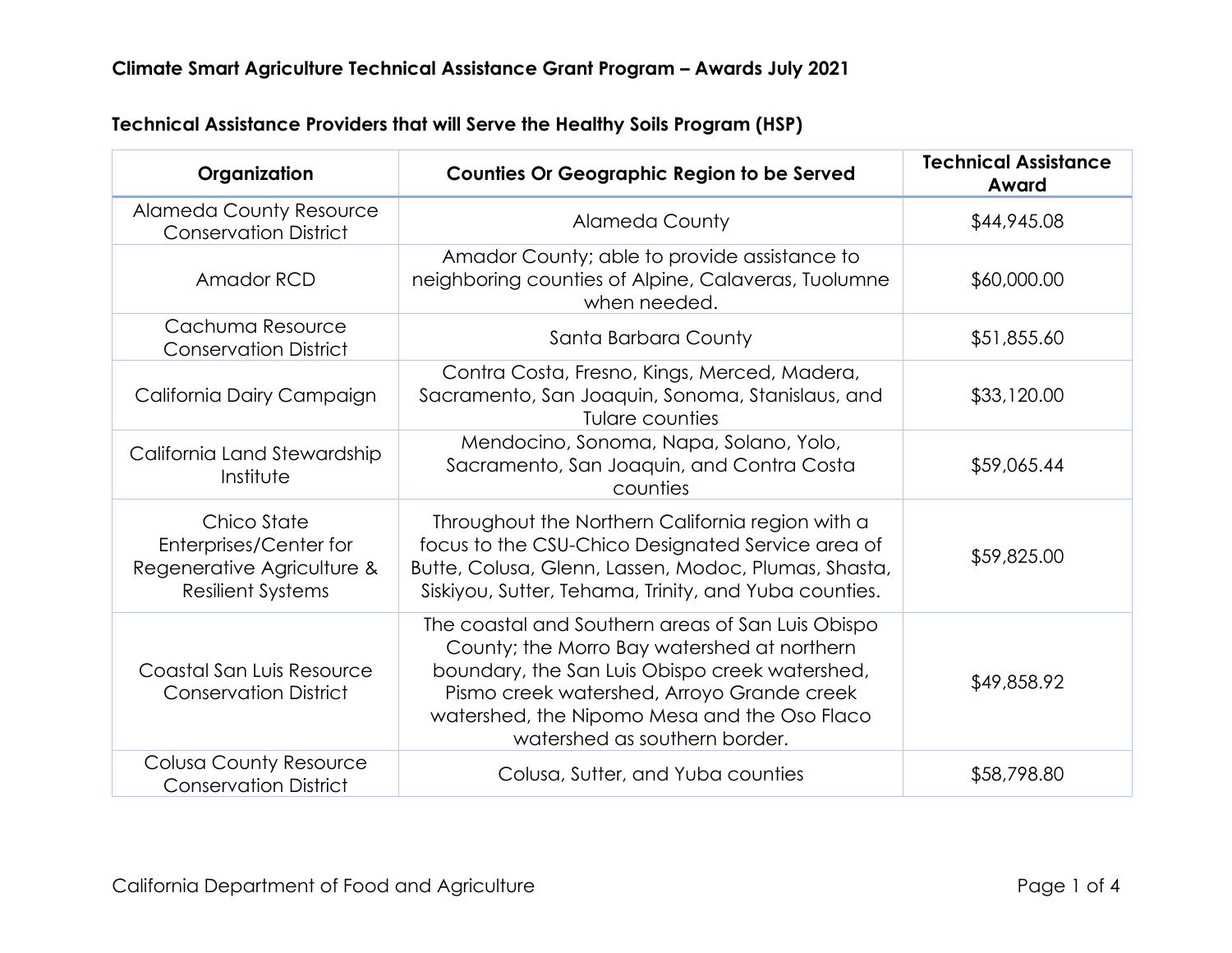| Organization                                                     | <b>Counties Or Geographic Region to be Served</b>                                                                                              | <b>Technical Assistance</b><br>Award |
|------------------------------------------------------------------|------------------------------------------------------------------------------------------------------------------------------------------------|--------------------------------------|
| Community Alliance with<br><b>Family Farmers</b>                 | Sacramento Valley, San Joaquin Valley and Central<br>Coast                                                                                     | \$60,000.00                          |
| Contra Costa Resource<br><b>Conservation District</b>            | Contra Costa County and immediately adjacent<br>farmers in Alameda or Solano counties                                                          | \$59,999.83                          |
| <b>Glenn County Resource</b><br><b>Conservation District</b>     | Glenn County primarily, but may serve neighboring<br>counties in the Northern California or Sacramento<br>Valley area.                         | \$59,978.64                          |
| <b>Humboldt County Resource</b><br><b>Conservation District</b>  | <b>Humboldt County</b>                                                                                                                         | \$36,798.36                          |
| <b>Marin Resource Conservation</b><br><b>District</b>            | The watersheds of Stemple, Walker and Lagunitas<br><b>Creeks in Marin County</b>                                                               | \$59,963.22                          |
| <b>Mendocino County Resource</b><br><b>Conservation District</b> | <b>Mendocino and Lake Counties</b>                                                                                                             | \$59,864.40                          |
| <b>Mission Resource</b><br><b>Conservation District</b>          | Northern San Diego County, marked by Oceanside<br>on the coast and the inland cities of Bonsall,<br>Fallbrook, and Rainbow.                    | \$48,612.00                          |
| <b>Napa County Resource</b><br><b>Conservation District</b>      | Napa County                                                                                                                                    | \$59,310.24                          |
| <b>National Center for</b><br>Appropriate Technology<br>(NCAT)   | Statewide                                                                                                                                      | \$59,988.17                          |
| <b>Placer Resource</b><br><b>Conservation District</b>           | <b>Placer County</b>                                                                                                                           | \$59,233.86                          |
| Point Blue Conservation<br>Science                               | Butte, Tehama, Yolo, Humboldt, Del Norte, Modoc,<br>Lassen, Shasta, Placer, Sonoma, Nevada, Solano,<br>Merced, Madera, San Bernardino counties | \$56,328.22                          |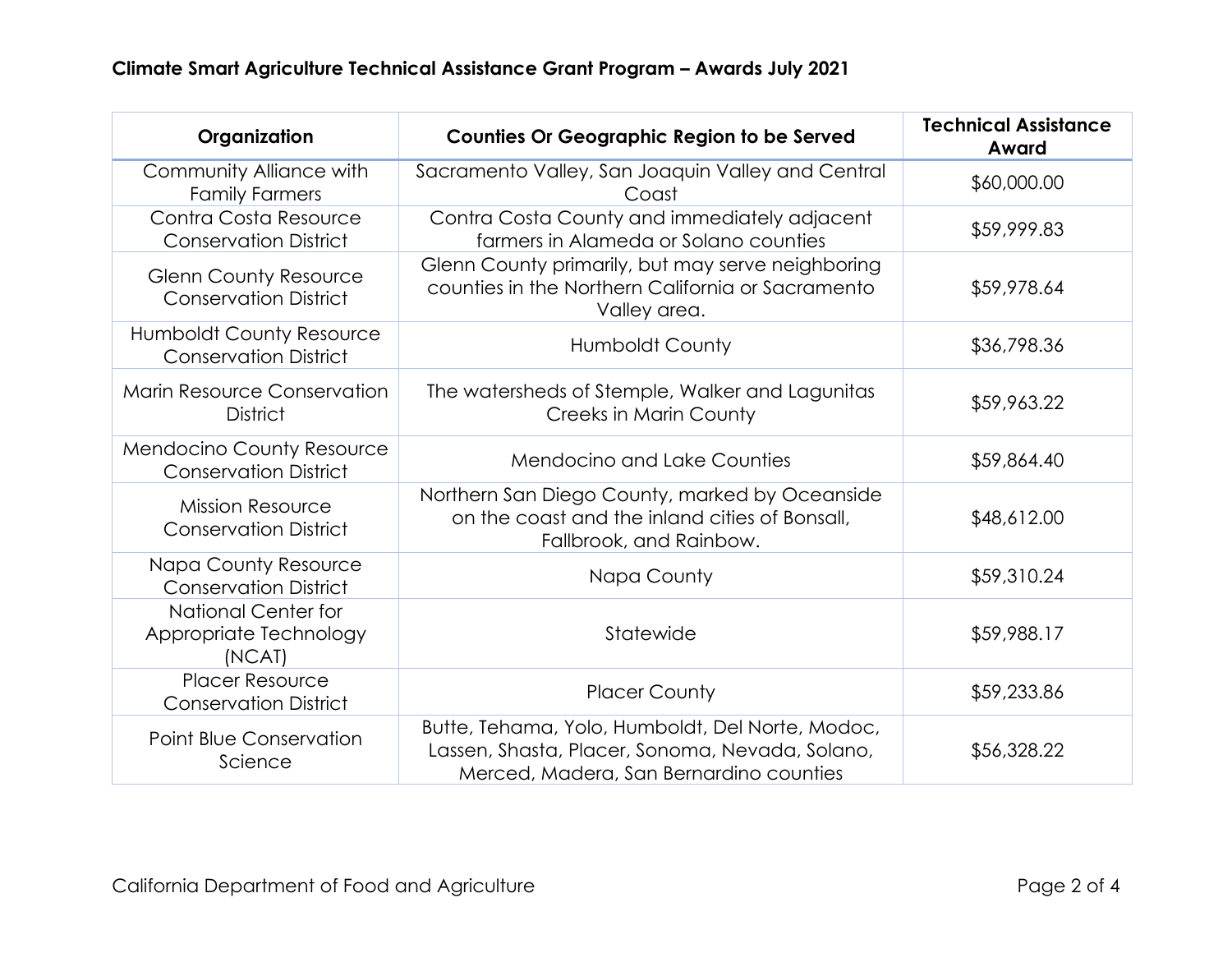| Organization                                                            | <b>Counties Or Geographic Region to be Served</b>                                                                                                                                                                       | <b>Technical Assistance</b><br>Award |
|-------------------------------------------------------------------------|-------------------------------------------------------------------------------------------------------------------------------------------------------------------------------------------------------------------------|--------------------------------------|
| <b>RCD Tehama County</b>                                                | Primarily Tehama, Shasta, Butte and Glenn counties.<br>Will also assist in Modoc, Siskiyou and Lassen if<br>technical assistance resources are not are not<br>available in those counties.                              | \$60,000.00                          |
| <b>Resource Conservation</b><br>District of Greater San Diego<br>County | San Diego County region - 2,886 square miles from<br>the Bonsall community in the north to the United<br>States-Mexico border in the south, the Pacific Ocean<br>in the west, and the Imperial County line in the east. | \$59,087.58                          |
| <b>Resource Conservation</b><br>District of Monterey County             | Monterey, San Benito, and South Santa Clara<br>counties                                                                                                                                                                 | \$58,923.48                          |
| <b>Resource Conservation</b><br>District of Santa Cruz County           | Santa Cruz and northern Monterey Counties, focusing<br>on the Pajaro Valley Basin and Las Lomas area.                                                                                                                   | \$59,381.98                          |
| San Joaquin Farm Bureau<br>Federation                                   | San Joaquin County; open to assist other farmers in<br>the surrounding counties, as needed.                                                                                                                             | \$60,000.00                          |
| San Mateo Resource<br><b>Conservation District</b>                      | San Mateo County                                                                                                                                                                                                        | \$40,830.62                          |
| Solana Center for<br>Environmental Innovation                           | San Diego County; willing to offer assistance to<br>farmers from neighboring counties including Imperial,<br>Riverside, and Orange                                                                                      | \$45,979.20                          |
| The Regents of the University<br>of California                          | Santa Clara and San Benito Counties                                                                                                                                                                                     | \$59,999.56                          |
| <b>UCCE Imperial County</b>                                             | Imperial, Riverside, and San Diego Counties                                                                                                                                                                             | \$30,625.00                          |
| University of California<br>Cooperative Extension,<br>Sonoma County     | Sonoma, Marin, and Mendocino Counties                                                                                                                                                                                   | \$59,694.06                          |